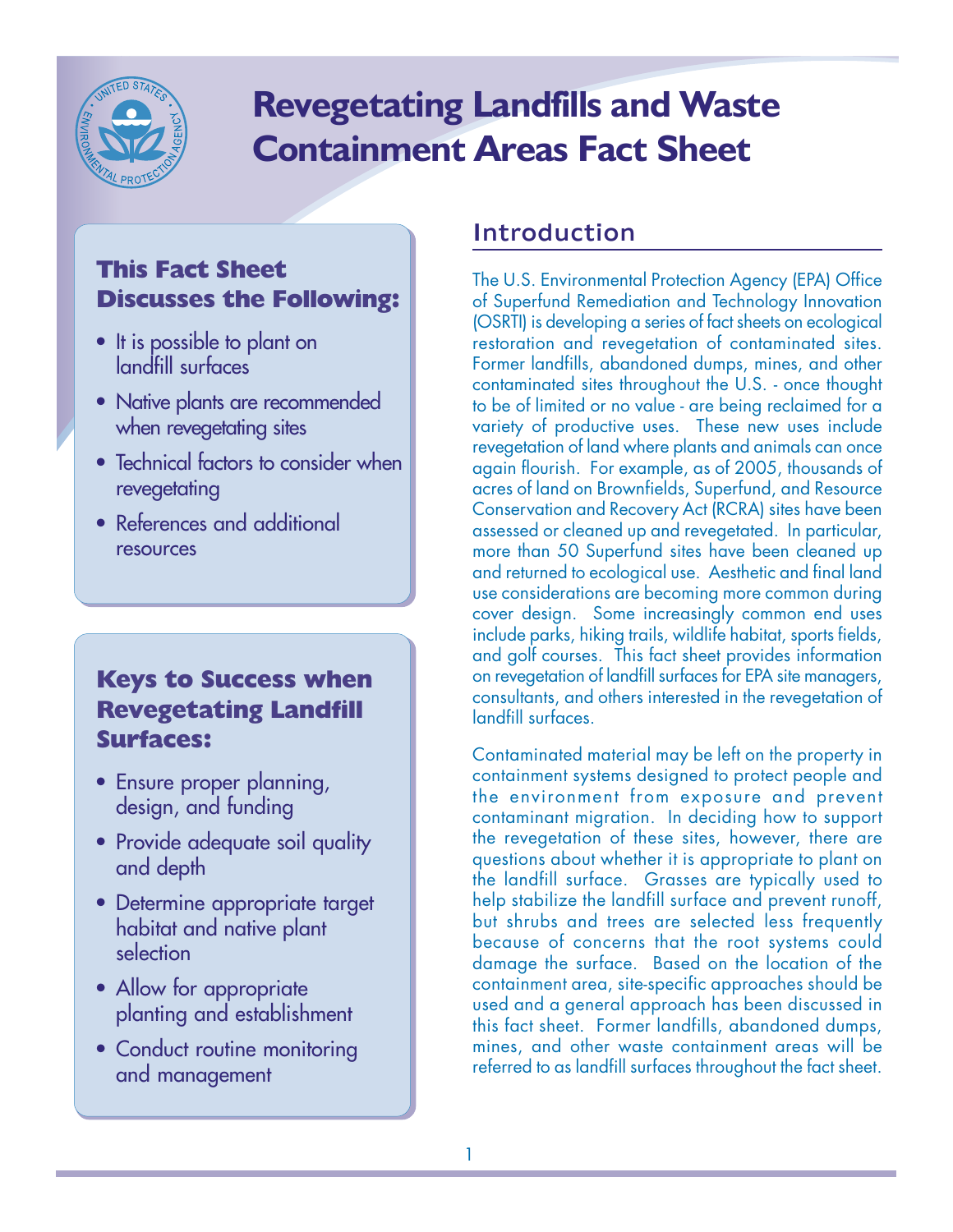## Is it Possible to Plant on Landfill Surfaces?

Yes, it is possible to plant trees, shrubs, and other types of vegetation on the containment system at many sites without affecting its integrity and protectiveness.

In fact, many sites have been revegetated with a variety of plants on a containment system. For example, grains, wildflowers, and other carefully selected flora were planted at the Army Creek Landfill in Delaware to create a meadow to attract migratory birds ( http://www.epa.gov/ superfund/programs/recycle/ success/casestud/armycsi.htm).

The primary concern in planting on landfill surfaces is ensuring

the integrity of the containment system, particularly the potential for roots to penetrate and physically damage the cap, thereby creating entry points for water, or to open fissures in the protective barrier by excessive moisture reduction. However, ongoing research and a growing body of experience indicate that, if it is properly designed and implemented, the integrity of the landfill surface can be maintained while it supports a variety of plants. Root growth depends on the characteristics of the soil, and the presence of a clay liner or geomembrane influences its growth. Research at the Brookfield Sanitary Landfill in New York showed that roots, including taproots, grow laterally once they reach the clay cap. No significant damage to the clay cap was observed as a result (Robinson and Handel 1995). The key factors that affect the feasibility of planting on a containment system include the characteristics of the landfill surface (such as soil depth and soil quality), the desired plant habitat, and the physical setting of the site (for example, topography and climate).

## **Why Use Native Plants?**

- Native plants provide a beautiful, hardy, low maintenance, and drought resistant landscape
- Native plants can develop into a selfsustaining ecosystem, eliminating the need for fertilizers, pesticides, and water

#### Can Native Plants be Used on a Landfill Surface?

Although a variety of plant species can be used on a landfill surface, native plants are recommended when possible. While each project is site-specific, plants are typically selected based on the design of the landfill surface, the role of the vegetative cover, the depth of plant roots, irrigation and drainage requirements, geographic and atmospheric conditions, long-term maintenance requirements, and costs to acquire and install materials and plants. A single species of grass has commonly been planted as a monoculture to control erosion of landfill surfaces, but the species

For more information on the design of landfill caps, please visit the following Web sites:

- <http://www.epa.gov/ORD/NRMRL/pubs/600r02099/600R02099.pdf>
- <http://www.epa.gov/epaoswer/non-hw/muncpl/landfill/techman/subpartf.txt>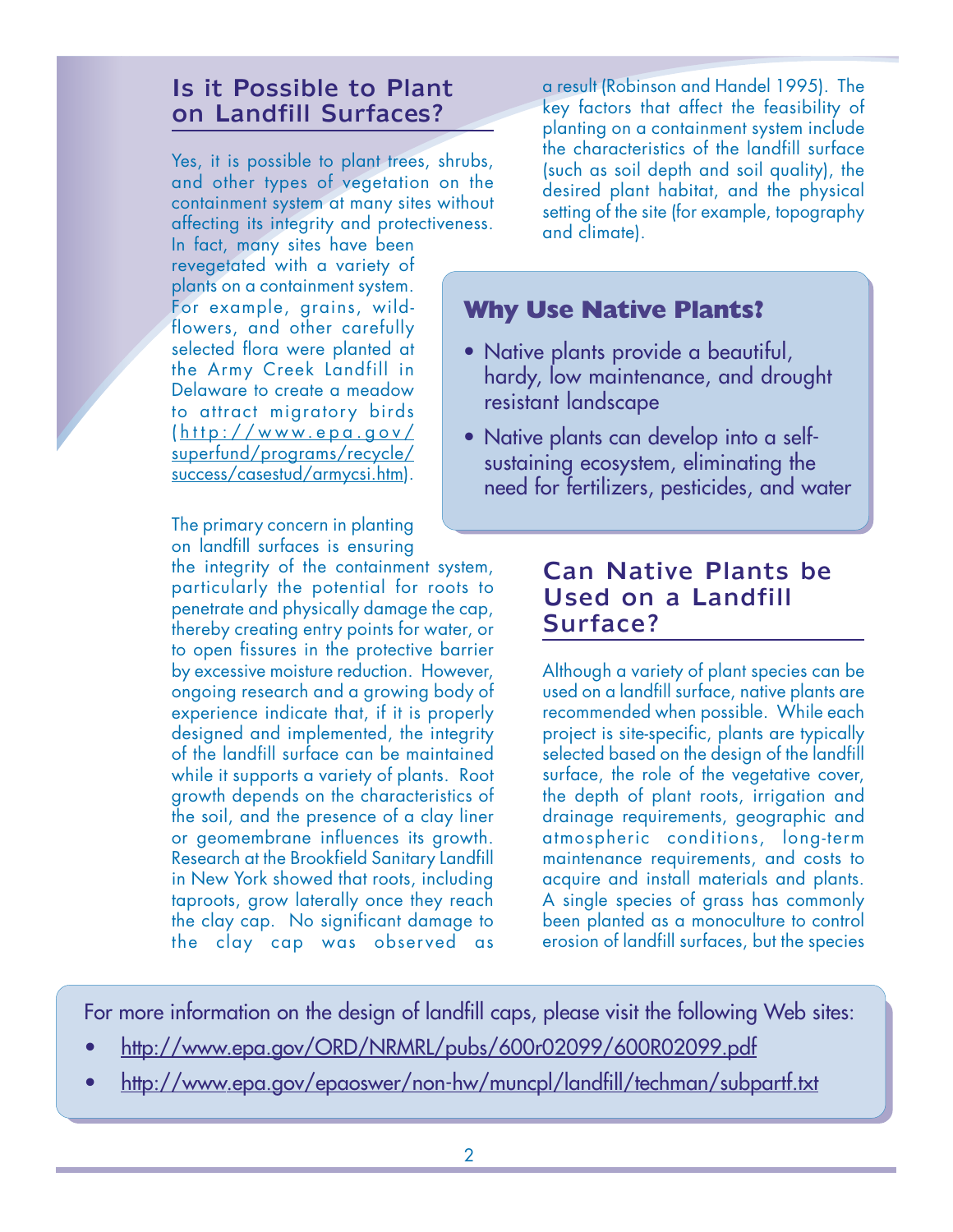may or may not be indigenous to the surrounding habitat and are more vulnerable to disturbance (Harper 1987). However, planting native species that have been selected over thousands of years in that area are best adapted to disturbances and climate change (Waugh 1994). Species diversity helps reduce disease dispersal or blights and encourages wider biological diversity in the restored habitat, making it more like a natural ecosystem, in turn reducing long-term operation and maintenance (O&M) and promoting a selfsustaining ecosystem (Handel et al 1994).

Even sites that currently support monocultures can be converted to diverse native plant communities through careful planning and monitoring. The site can be prepared for native seeding or planting by prescribed burning, using herbicide, or removing a thin layer of soil along with the monoculture vegetation. Native plants can even be seeded through existing cover with a no-till drill; periodic burning would also be beneficial in controlling the monoculture vegetation. For example, the Christian County Landfill was converted from a sparse monoculture with eroding areas to a thriving native prairie (http://www.epa.state.il.us/ environmental-progress/v25/n1/ abandoned-landfill.html).

A major consideration when selecting plants for a site is Executive Order (EO) 13148, which promotes use of native species on revegetated sites. EPA defines native plants as plants that have evolved over thousands of years in a specific region and that have

### **Native Plants – Ecological Values**

- Native plants do not require fertilizers
- Native plants do not require pesticides
- Native plants require less water (no watering once established) than turf grass (lawns)
- Native plants provide shelter and food for wildlife
- Native plants are critical to a diverse number of pollinators
- Native plants reduce air pollution
- Native plants provide biodiversity and stewardship of our natural heritage
- Native plants save money
- Native plants can offer economic values (medicinal, herbals, landscaping and food)

adapted to the geography, hydrology, and climate (see http://www.epa.gov/ greenacres/). Native plants found in the surrounding natural areas will have the most chance of success, require the least maintenance, and are the most cost-effective in the long term. Ideally, revegetation of a site will create natural conditions that encourage re-population by native animal

For more information on plant types, please visit the following Web site: [http://www.ciwmb.ca.gov/LEACentral/Closure/Revegetate/.](http://www.ciwmb.ca.gov/LEACentral/Closure/Revegetate) 

To identify the type of general land use in your area, please visit the following Web site: http://www.nrcs.usda.gov/technical/land/cover\_use.html.

For examples of natural habitat restoration on landfills, please see page 63 of the following Web site: [http://www.epa.gov/tio/tsp/download/dctechnical.pdf.](http://www.epa.gov/tio/tsp/download/dctechnical.pdf)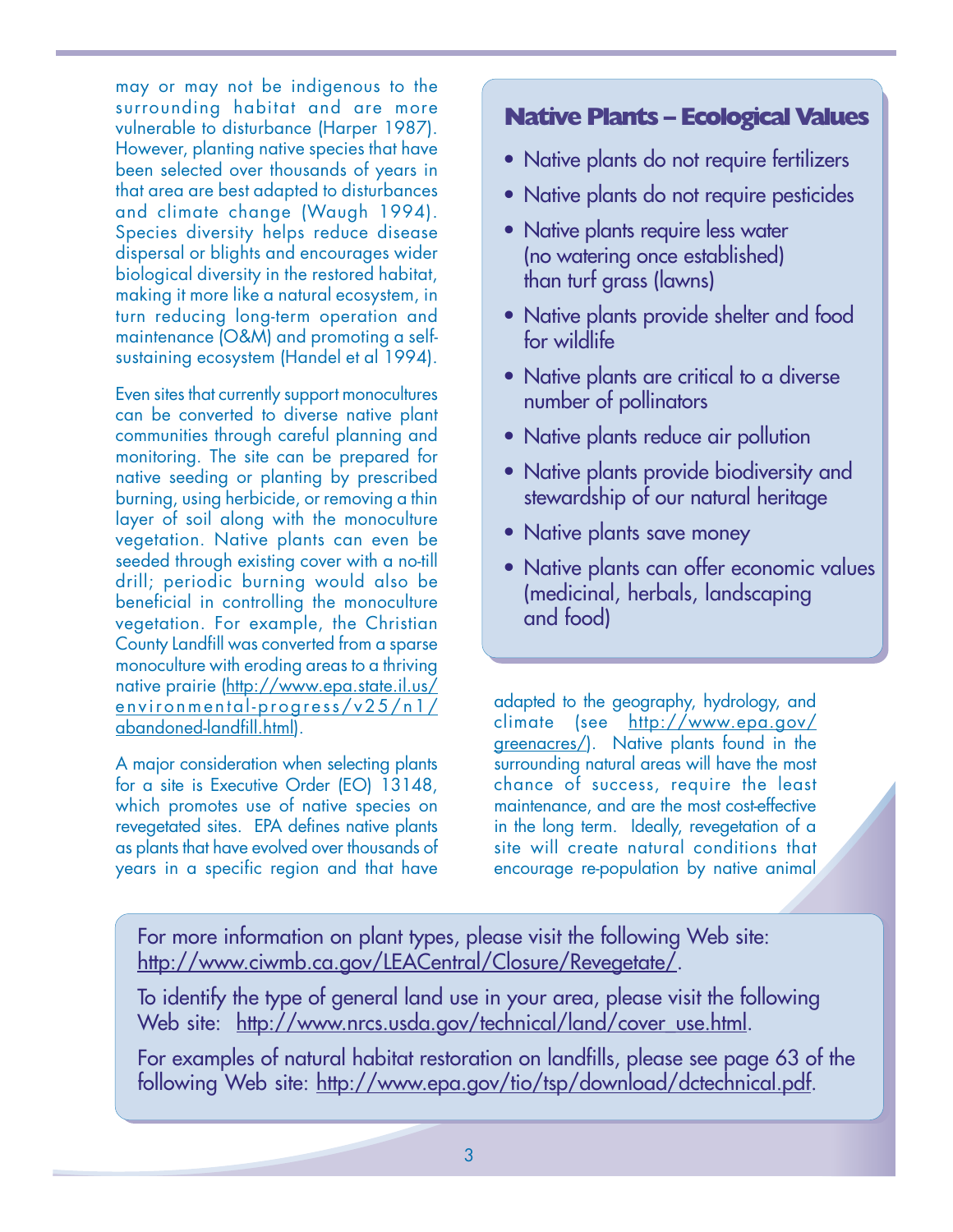#### **Native Plants - Ecosystem Integrity**

- Native plants support a complex web of life, and provide a critical component to ensure balance in our ecosystems
- Only native plants can provide long-term sustainability of the landscape

#### Yet:

- more than 200 plants have become extinct since the early 1800's
- nearly 5,000 native plants are "at risk"
- one in ten plants face extinction

species and that are consistent with the surrounding land. Furthermore, using nonnative plants located close to native plant environments could displace the native plants; therefore, it is important to check the invasive nature of the proposed plants (EO 13112). Plant succession may occur; for example, the original species planted may not survive due to predation or drought. However, local wildlife, such as birds, may aid in the dispersion of appropriate plant species and in the overall revegetation of the site (Robinson and Handel 1993).

Landfills in arid environments pose additional challenges because soil must be stabilized with sparse vegetation. A variety of options are available, however, to increase the likelihood of successful restoration in these areas, including adding compost blankets or other organic amendments to the soil to increase water-holding capacity and fertility, shaping the ground to collect and retain water, and using locally collected seeds of native species. The species that are appropriate for local habitat conditions can be selected with support from EPA's regional Biological Technical Assistance Groups, EPA's Environmental Response Team [\(http://www.ert.org](http://www.ert.org)), the Natural Resources Conservation Service (NRCS) ([http://www.nrcs.usda.gov\), a](http://www.nrcs.usda.gov)nd local native plant societies, such as the following: [http://michbotclub.org/links/](http://michbotclub.org/links)  native\_plant\_society.htm.

#### What Types of Plants Can be Used on a Landfill Surface?

Each project has site-specific considerations, and the plant types listed below are not applicable to every site.

- **Grasses and Wildflowers** are generally herbaceous and are limited to prairie-like habitats or appearances, with wildflowers providing a broad selection of plant heights, root depths, and aesthetic choices. Considerations when selecting these plants include the seeding cycle and whether they require re-seeding, as well as life span, resistance to invasive species, and root depth.
- **Shrubs** are woody perennials that range from several inches to several feet high. Considerations in selecting shrubs include their size when fully grown (and the resulting potential to obstruct gas vents, wells, or cap maintenance), root depths, irrigation requirements, and competition with other desired plants (such as saplings).
- **Trees** are the longest-lived plant group and can have the greatest influence on overall design of the vegetation. Considerations for selecting trees include root depths, size, irrigation requirements, competition with other vegetation, and debris.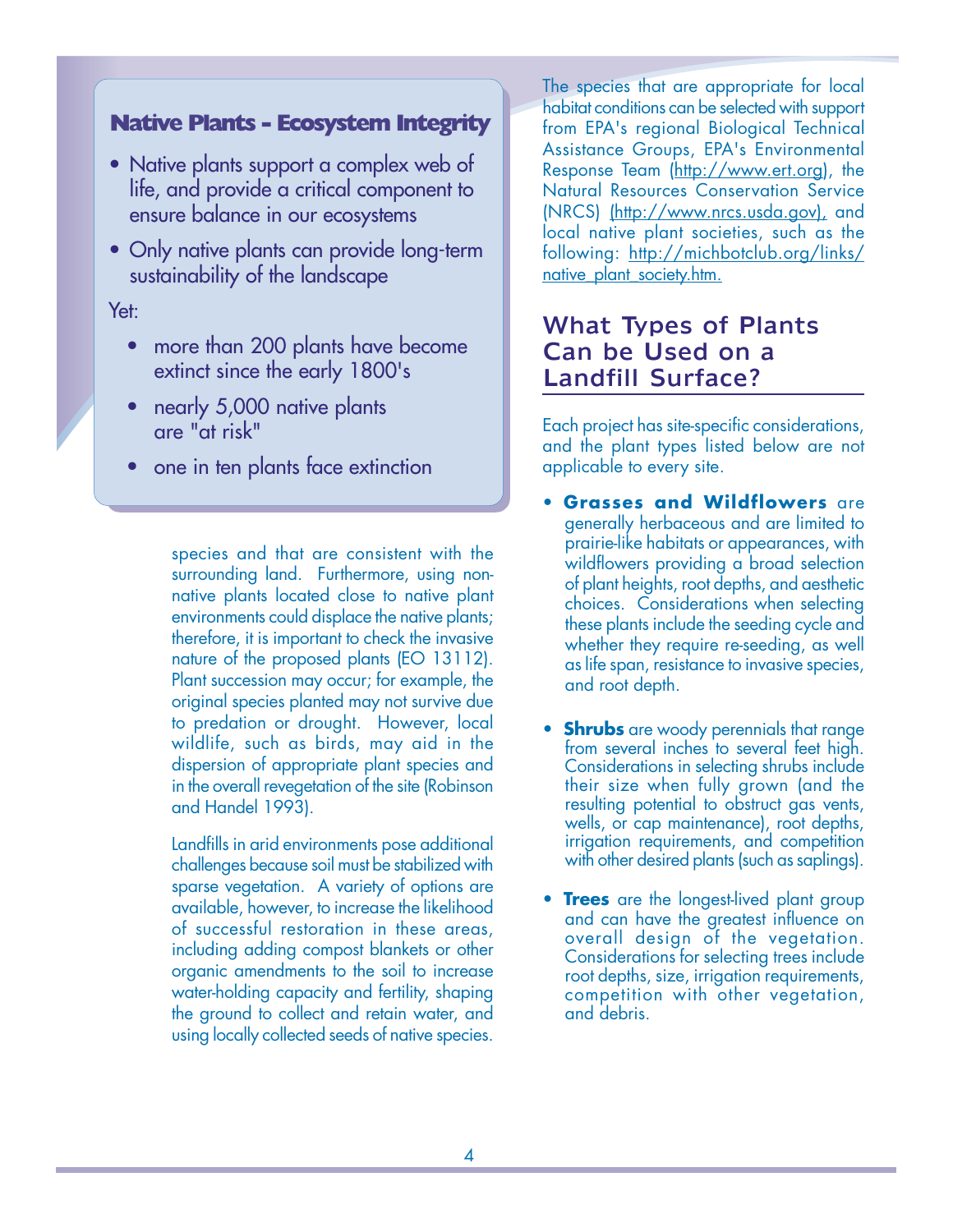#### What are the Key Considerations When Planting on Landfill Surfaces?

Each project is site-specific and depends on a variety of factors based on its individual requirements,including its location. There are eight distinct Level I eco-regions in the U.S., including Eastern Temperate Forests, Great Plains, and North American Deserts (http://www.epa.gov/wed/pages/ ecoregions/na\_eco.htm#Level%20I). Specific approaches for planting on landfill surfaces should be based on the particular eco-region. Information on planting in arid areas such as California can be found at http://www.ciwmb.ca.gov/LEACentral/ closure/revegetate/. However, in general, the final cover (erosion or vegetative layer) should provide adequate soil depth to support the desired plant habitat to properly implement the revegetation of a site and help ensure survival. In addition, soil conditions and topographic features may be created that closely duplicate the surrounding soil types and geography. A revegetated site should duplicate the local native plant profile in terms of species selected and distribution of these species across the site. General factors to consider include:

**• Soil and Root Depth.** Soil and root depth are key determinants for whether and how a landfill surface can be revegetated. In general, the high density, low permeability, and poor aeration of the landfill surface provide an effective barrier to penetration by tree roots. Roots might penetrate a small distance into the landfill surface, but penetration through the entire landfill surface is prevented by

The following link provides additional information on tree planting and soil depth at the Fresh Kills Landfill in New York: <http://www.sierraclub.org/sierra/200511/tr2.asp>

the slow upward diffusion of landfill gases, which lowers the oxygen potential of the soil and can be toxic to plants (Flower et al 1981; Robinson and Handel 1995). Nonetheless, sufficient soil depth (18 to 24 inches optimum) is recommended to support the habitat selected. Several approaches can be taken in considering trees and shrubs with substantial root systems, such as building up berms or hillocks as areas for large vegetation. Simply providing a thicker erosion layer, even in small areas on the landfill, will improve the options for "naturalizing" the vegetation selected and the location of plants on the final landfill surface. Engineered soil and/or organic soil amendments, such as biosolids, can be used if sufficient amount of suitable soil is not available. Some examples of Superfund sites that used biosolids during restoration include Bunker Hill in Idaho; California Gulch in Leadville, Colorado; the Jasper County site in Joplin, Missouri; Palmerton Zinc in Palmerton, Pennsylvania; and the Lead Remediation Project in East St. Louis, Illinois. Another approach to support planting saplings in relatively shallow soil layers involves trimming the taproot, which encourages lateral root development. The lateral roots, up to three times the tree's canopy width, will provide ample anchorage and nutrient absorption for the tree. Indigenous tree species that lack a taproot also can be selected.

For additional information on land application of biosolids, please visit the following Web sites:

- http://www.epa.gov/owm/mtb/land\_application.pdf
- http://faculty.washington.edu/clh/newwet/summary.pdf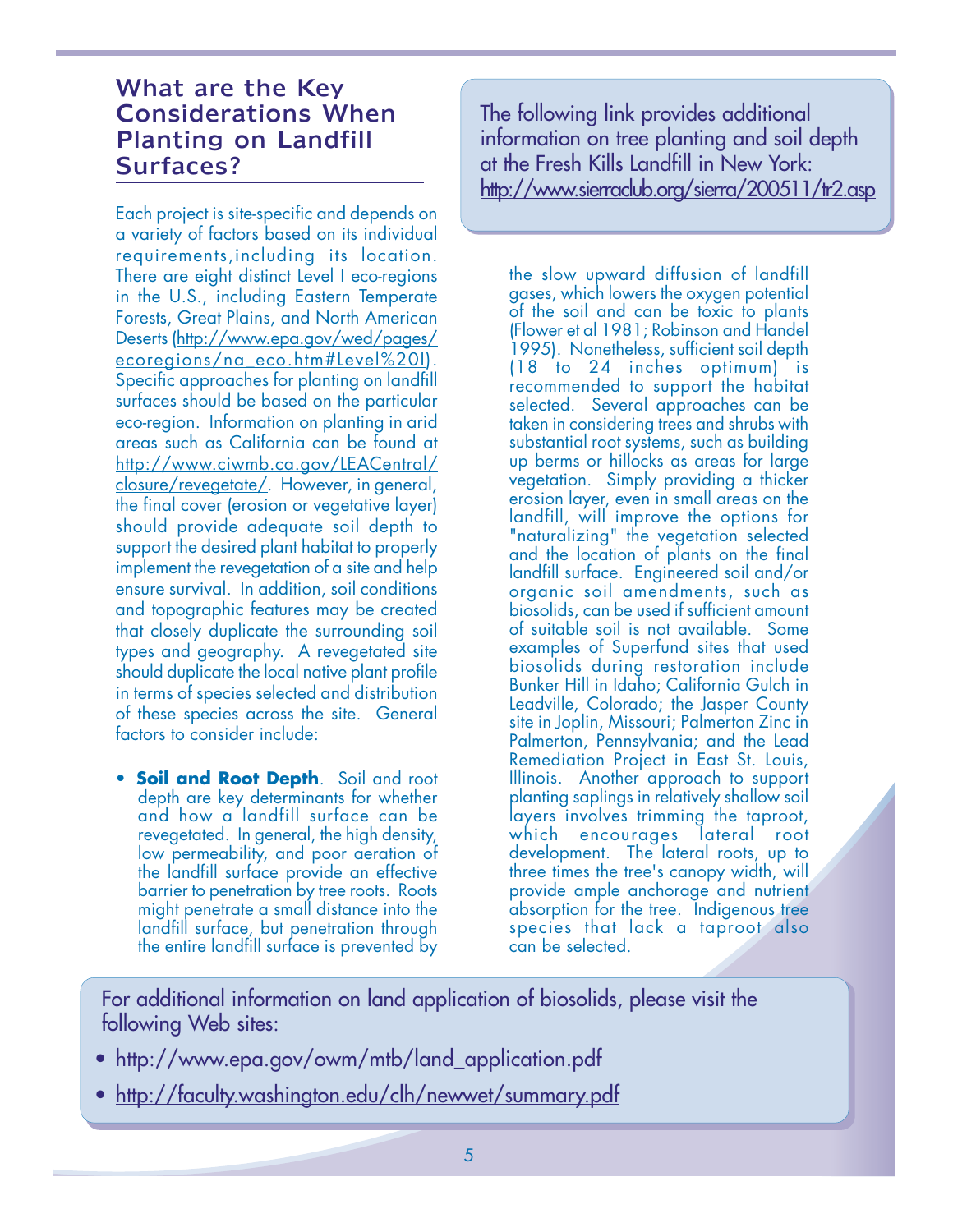- **Soil Quality and Treatment**. The greatest cause of failure in revegetation, particularly with trees, is poor soil quality through factors such as soil compaction, water logging, drought, and insufficient rooting depth (Dobson and Moffat 1993; Watson and Hack 2000). Soil is an essential medium for plant growth, providing physical support for plants as well as access to water; soil also is the main source for nutrients that are necessary for plant growth. Soil needs to: (1) have a healthy layer near the surface, roughly equivalent to topsoil; (2) be tested as necessary for pH, nitrogen, phosphorus, conductivity, bulk density, organic matter, and other nutrients; and (3) be treated as necessary. (Soils with an acidic pH could be treated with lime before they are spread over the landfill surface.) Soils could be amended by incorporating lime or organic material into the top 6 inches of soil from one to several weeks before planting. The final soil surface should be loosely distributed during landscaping and should not be compacted with heavy equipment (Wong and Bradshaw 2002).
- **Terrain and Slope**. Although the landfill ideally could be contoured to match the topography of the surrounding area, it often is mound-shaped with steep slopes that can impair plant establishment. Biosolids with site-specific amendments can be used on steeper slopes to help prevent the surface soil from drying out and hold the seed until it germinates and establishes a vegetated surface. In addition, compost berms, blankets, and socks can be used to slow the rate of storm water as well as reduce erosion along

steep slopes. The compost retains water, aiding in revegetation and filters the water, improving water quality as it flows off-site.

- **Moisture and Irrigation.** Water logging and drought stress are major factors that limit plant growth and revegetation on landfill sites and can occur on the same site at different times of the year in areas with low and erratic rainfall (Wong and Bradshaw 2002). Trees and shrubs can remove large quantities of water from soil quickly and efficiently, which can mitigate water logging (Robinson and Handel 1995). In addition, landfill surface material typically includes a geomembrane or clay layer that requires moisture in the soil to safeguard against desiccation. The need for moisture is seasonal and depends on annual precipitation and climate; moisture, however, also is beneficial to support vegetative surface. The moisture level must be monitored to avoid compromising the surface layer with saturated soils and must account for the season and volume of annual rainfall, the type of clay material used in the barrier, and the plant community to be grown.
- • **Landfill Gas**. Landfill gases can create a hostile environment where vegetation cannot survive because of the lack of oxygen in the root zone. Gas collection systems can both alleviate or aggravate this problem. Exposure of vegetation to high gas concentrations can lead to stunted

For additional information about planting on steep slopes, please visit the following Web sites:

- <http://www.nrcs.usda.gov/feature/backyard/grndcovsl.html>
- <http://cfpub.epa.gov/npdes/stormwater/menuofbmps/idex.cfm>

Search by keywords: Compost blanket, compost filter sock, and compost filter berm.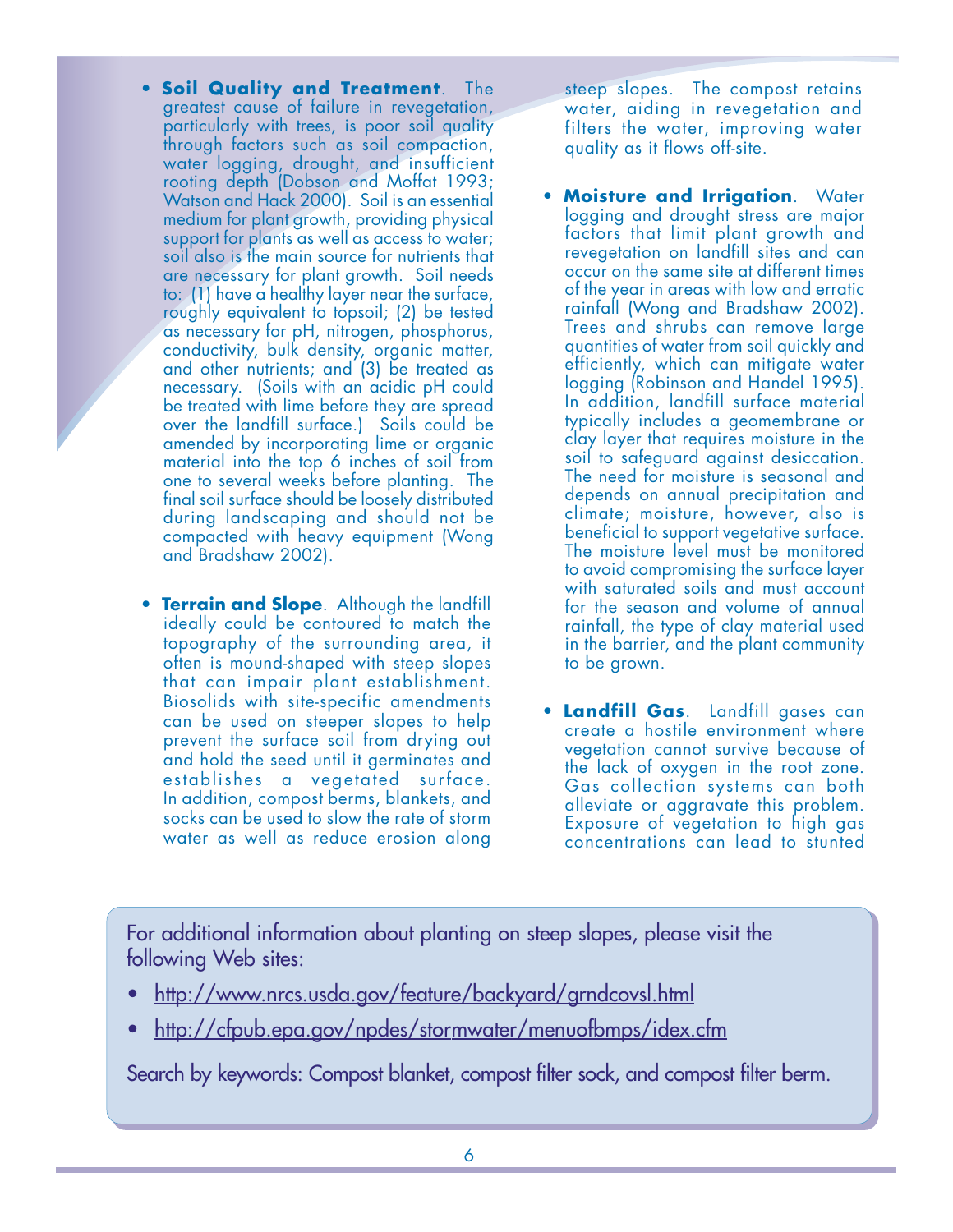growth, defoliation, or death, so that the existing plant community requires removal and replanting (Flower et al 1981). Methanotrophic bacteria in soil may consume landfill gas; these bacteria thrive symbiotically with plant roots, existing in concentrations 10 to 100 times higher than in unplanted soils. A well-established root zone can consume vast quantities of landfill gas, even when the plants are dormant.

- **Pests and Invasive Species**. The federal government promotes federal government management of invasive plant species during revegetation, as detailed in EO 13112. This order states that, to the extent possible, federal agencies must prevent the introduction of invasive species, monitor and control existing populations, and restore native species and habitat of ecosystems in invaded areas. Invasive plant species can quickly disperse and invade disturbed land. Close monitoring of the habitat during establishment and control of invasive species will be required. A variety of methods can be used to control invasive species, including prescribed burning, chemical (herbicides) or biological (such as the purple loosestrife beetle) methods, and hand pulling. Careful plant selection can reduce the potential for disease from insects, molds, and fungi, as well as from burrowing animals such as gophers, moles, and other rodents. Judgment may be exercised in cleanup on a containment system because removal of too much material can jeopardize the nutritive regeneration qualities of ground litter and can remove an added means of soil protection and moisture retention in the natural soil surface.
- • **Windthrow and surface integrity**. Windthrow (blowdown) of trees is a potential problem on landfill sites because it may jeopardize the integrity of the landfill surface should the roots peel away the soil layer with the toppled

tree. Still, the risk of windthrow should be no greater than for conventional forested sites if there is an adequate depth (14 to 18 inches) of rootable soil. Monitoring for windthrow damage is necessary. However, the risk of windthrow can be reduced if trees are harvested before they reach a height where they might be more susceptible to windthrow or species are planted that remain relatively small (Dobson and Moffat 1995). In addition, planting shorter trees at the perimeter of a grove around taller varieties or adult trees can provide a windbreak by slowing the wind and directing airflow over or around the taller canopy layer. Singleline, hedgerow-like plantings or isolated individuals, especially at the edges of top decks and maintenance roads, leave adult trees vulnerable to strong winds, encouraging windthrow.

#### How Do I Establish Plants on a Landfill Surface?

While it may be difficult to establish native plants in almost all areas in the U.S., sitespecific considerations will increase the chances of success. A proper site-specific planting plan is necessary in the revegetation of a landfill or waste containment area. It is most cost efficient to combine the application of the nursery crop and the native seed planting. In addition, the success of the native seeding is much higher and the reseeding potential of the nursery crop lower. Once the site is stable, appropriate species can be introduced by hand. Planting cluster site, including: habitat can promote seed dispersal, such as by birds and insects, and they will assist in introducing local native species. In general, options exist for restoring a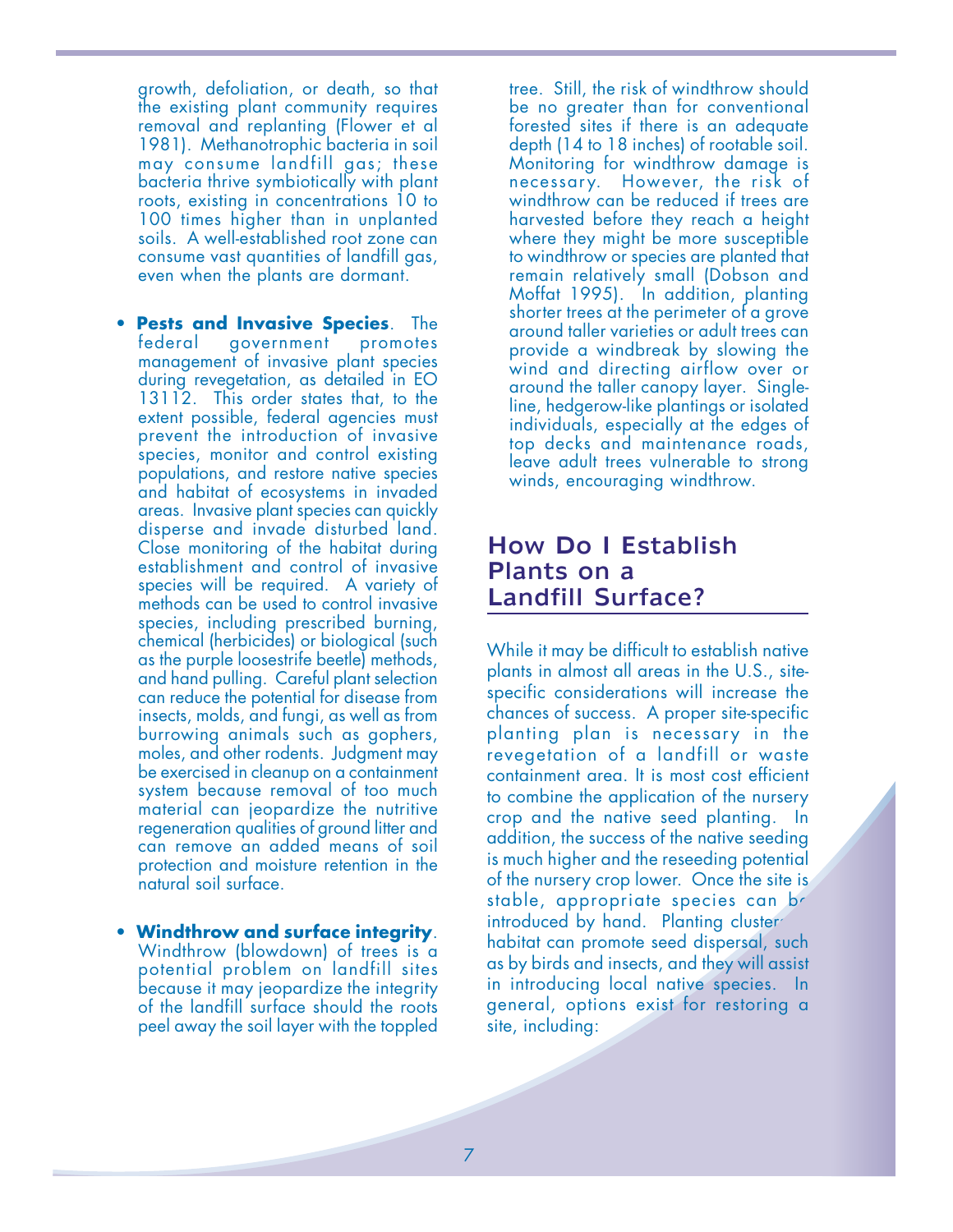- **Planned planting of all plant types, such as grasses, shrubs, and trees, at the very outset of restoration**. This approach may require the most advanced planning but should provide the greatest element of control in the design and outcome of the overall plant community. The final plant Some invasive volunteerism by outside plants could occur if the operator does not exercise aggressive control efforts.
- **Providing the proper environment and soil conditions to encourage plant growth volunteering by local native plants.** This approach provides the lowest element of control on the types of plants that may be introduced to the site because it depends on the unpredictable phenomenon of natural plant establishment and succession. Some sort of initial soil stabilization by planting with a rapid-growing annual and perennial grass or ground cover will still be required to prevent erosion of the landfill surface. The plant succession process occurs as the selected area matures. Pioneer plants (typically low-growing or prostrate weeds and grasses with deep taproots, most adapted to the harsh conditions of bare, usually poor-quality soils) establish first in the ruderal environment and begin the process of soil nutrient construction and softening. Taller grasses then gain

a foothold and establish themselves. In time, legumes, herbaceous perennials, and woody perennials begin the larger plant occupation as soil quality and nutrient content continues to improve. Eventually, shrubs and the larger trees assume the mature level on the location.

community would be established and • **Combining planned planting**  with volunteering by adjacent post-closure maintenance program. **native species to create the final vegetation cover.** This approach has a high potential for erosion and the cost of controlling invasive species is also high. Invasive species typically thrive in early successional habitat and once established will be difficult and expensive to combat. Efforts may still be required to control undesired invasive species. An effective and costefficient method to revegetation in the woodland and shrubland habitat includes planting islands of habitat to attract wildlife, such as birds, that can disperse seeds to expand the habitat.

### What Maintenance and Repair Should be Expected?

Planting on landfill surfaces will require some maintenance, but the use of native plants should create a self-sustaining habitat that minimizes the requirements. The following maintenance and repair should be expected to support revegetation of the landfill surface:

The following Web site provides information on management of invasive species: <http://www.invasivespeciesinfo.gov/council/actiond.shtml>

The following Web site describes many monitoring and management techniques: <http://www.ciwmb.ca.gov/LEACentral/Closure/Revegetate/Part6.htm>

The following Web site provides additional information on performance criteria: http://www.ser.org/content/ecological\_restoration\_primer.asp#8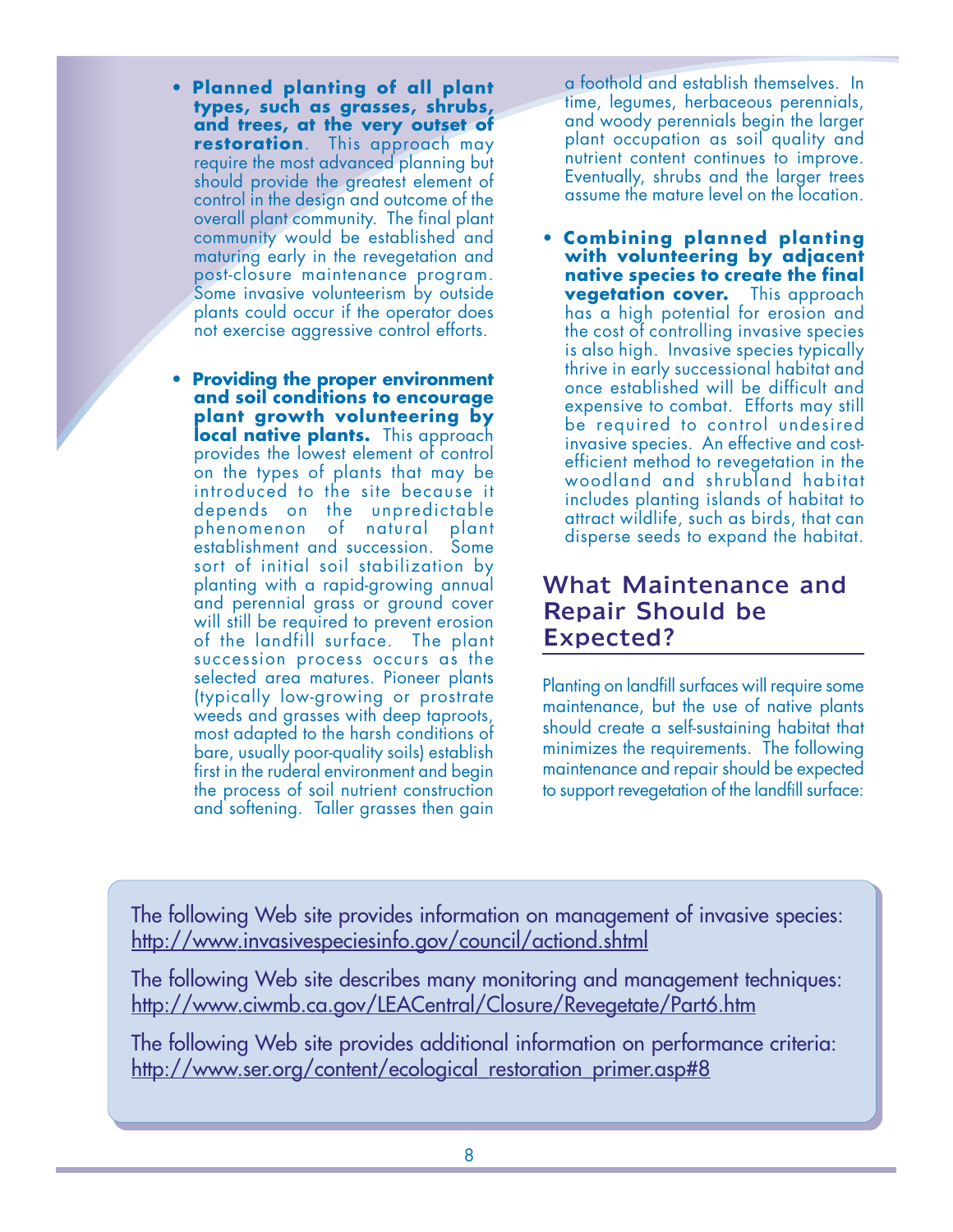- • **Monitoring and Management of Habitat at Initial Planting**. When plants are first established on the site, monitoring and management could consist primarily of re-seeding and irrigating, if necessary, to ensure the health of the plants and control of invasive species. A program may be needed to safeguard against disease, insect pests, drought, windthrow, and wildlife damage. Various control methods can be used to control invasive species on landfill surfaces, including hand pulling, prescribed burning, or use of herbicides; the most appropriate method depends on the final use of the site. This type of program may be required only during the first 5 years, may diminish over time, and will cease as the plants mature. In addition, guidelines on mowing may need to be developed and followed, particularly as forbs and young trees will be effectively removed if they are inadvertently mowed.
- • **Maintaining Site Access**. Maintaining access to the site and other components of the remedy is necessary and includes pruning or removing plants that could interfere with access roads and trails that lead to vents and other features of the landfill surface. Signage may be used to designate newly planted areas and to restrict mowing.
- • **Long-Term Monitoring and Management** Mechanical methods such as prescribed burning, light disking, mowing, grazing, chemical application, or a combination of methods may be required during the first five years to maintain early successional habitat. Once native plants are established, the habitat will require minimal maintenance. Periodic removal of plant affected by windthrow, disease, drought, and frost also may be required. After plant roots are established, the frequency of maintenance can be reduced, and natural processes will take over. Highly invasive species may continue to pose a problem after five years and should be periodically monitored. In addition, data on the quantity and composition of leachate generated within a landfill can be an indicator of the integrity of the cover system. While leachate generation should be minimal with a properly designed cover, leachate control should be considered during the design phase and monitored as necessary.

### What are the Important Things to be Aware of?

• The grass is **not** always greener especially during the first couple of years. For the first couple of years, native, warm-weather bunch grasses spend their energy growing roots and establishing themselves below ground.

Site-Specific Examples/Case Studies

Bower's Landfill, Ohio:

<http://www.epa.gov/superfund/programs/recycle/success/casestud/bowercsi.htm>

Walsh Landfill, Pennsylvania <http://www.epa.gov/reg3hwmd/super/sites/PAD980829527/index.htm>

Woodlawn County Landfill, Maryland <http://www.epa.gov/reg3hwmd/npl/MDD980504344.htm>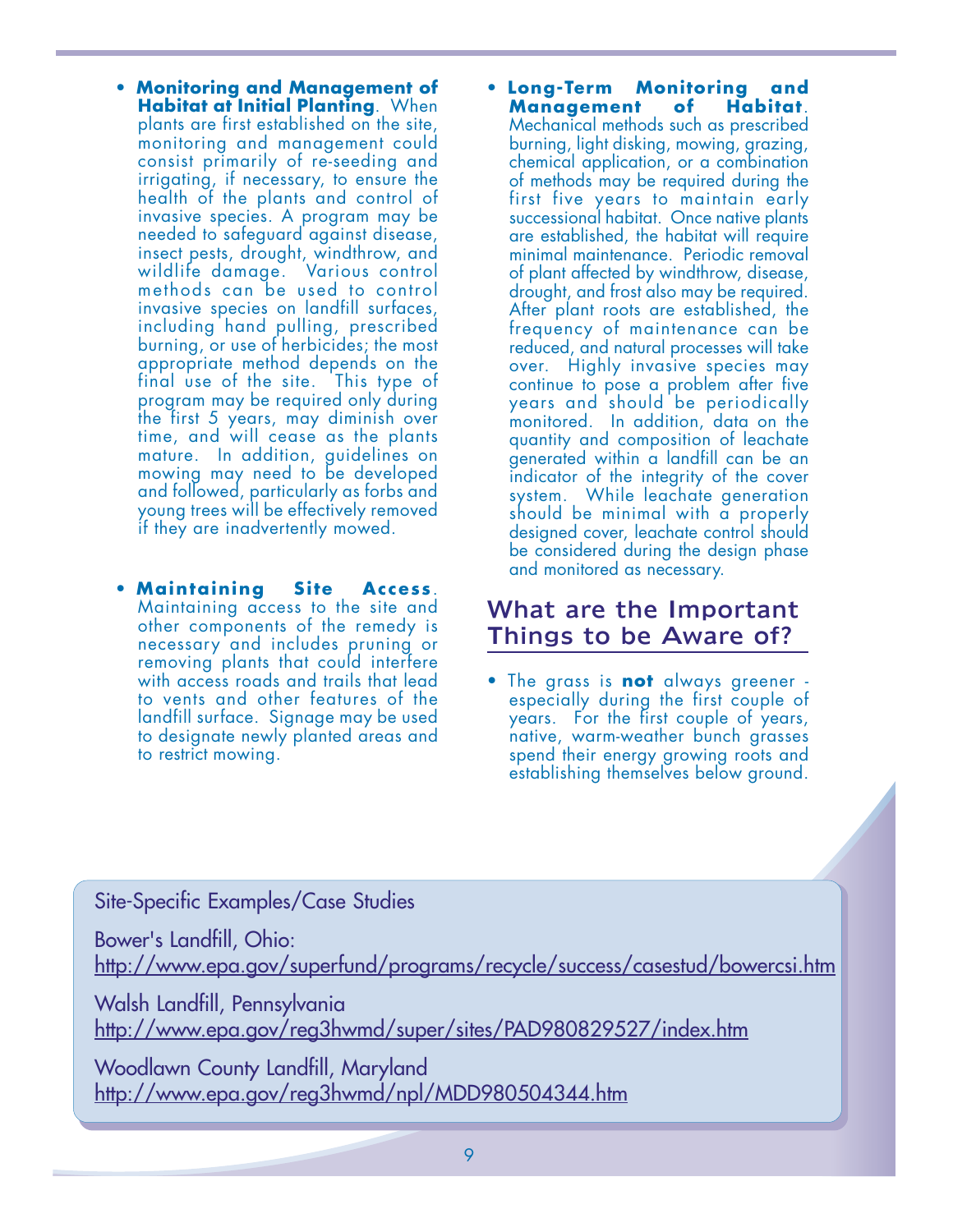Therefore, it may initially appear as if the seeding wasn't successful - as only a little plant material will be visible above ground. But most of the growth is occurring below the surface. A trained restoration ecologist familiar with native plants can tell you if the planting was successful and will become more manifest with time. Technical performance measures used for turf grasses (for example, 50 percent growth within a measurement hoop) are not appropriate. Unfortunately, sometimes a planting will fail and will need to be repeated.

- To maximize success or minimize failure - note that **native plant seeds may be difficult to sow.** They require specialized equipment, such as drill seeders, available from groups familiar with native plant restoration (such as the Fish and Wildlife Service; state agencies; Park Service; local native plant societies; and native plants restoration ecologists). The keys are timing (the time of year, which varies by species and geographic location) and maintaining soil contact (use of a drill seeder is essential in this regard). Do not expect to be able to measure significant success in the first growing season.
- If the soil used as a borrow source for the cover originally supported vegetation, it can be expected to do so after being moved to the site. If the borrow source supported weeds, weed seed will be present on the cover system and weed growth will likely require control methods.
- Native plant materials either seed or growing stock - are best obtained with as much **lead time** as possible. Do not wait till the last minute to try to purchase the plant materials. This long lead time is dictated by both the limited availability of the plant material from

reliable sources and the need to plant at the most opportune time. The U.S. Department of Agriculture (USDA)/NRCS maintains Plant Material Centers that can augment commercial nurseries, but these centers need advanced notice. Many native plants suppliers can provide healthy material at a reasonable cost if awarded a contract in advance for a specified delivery time. The more time they have, the better, especially for harvesting local genotypes for planting in nearby restoration projects. The seed must be collected and then grown for planting, which is time intensive. In addition, you should assume you will have to save 10 percent of your budget to reseed or replant.

- • Do not forget to post **DO NOT MOW**  signs after the planting. Some sites have ongoing contracts with landscaping firms - some with other agencies. Many a first flush of growth was killed or severely damaged by well-intended maintenance workers. This caution also applies to spraying herbicides.
- Managing wildlife is often overlooked and can be a problem. The biggest culprits are deer. They can overbrowse a newly planted site and leave it vulnerable to invasive non-native species. In addition, small mammals can debark trees causing significant damage or killing the trees. Wildlife control is difficult, however. Options include repellents such as putrefied egg solids and home-made soap. Providing alternative food sources can work, although they should not be located near the new growth. Other options can include constructing physical barriers (such as tall fencing, cages, or nets), providing access to hunters, and planting at a higher density to compensate for expected loss. The over planting approach applies to seeding rates as well as stocking rates for plants. Options should be explored with the local community to ensure that they are acceptable.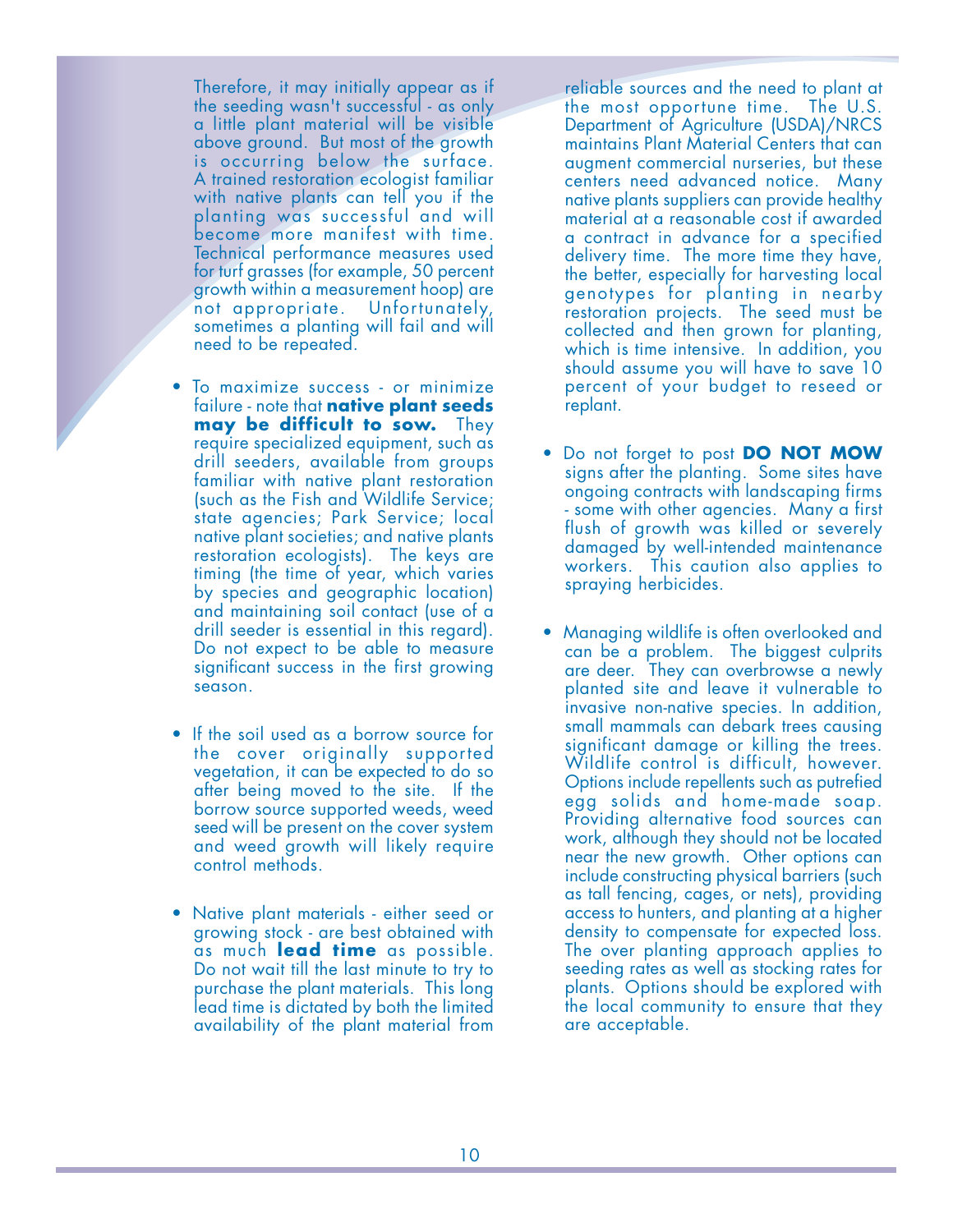### Additional Information Resources

#### References used to prepare this fact sheet include the following:

Dobson, M.C. and A. J. Moffat. 1993. "Woodland Establishment on Landfill Sites: Site Monitoring."; http://www.odpm.gov.uk/ index.asp?id=1145641

Dobson, M.C. and A. J. Moffat. 1995. "A Re-Evaluation of Objections to Tree Planting on Containment Landfills." Waste Management & Research. Volume 13. Pages 579 through 600.

Flower, F.B. et al. 1981. "Landfill Gas, What It Does to Trees and How It's Injurious Effects May Be Prevented." Journal of Agriculture. Volume 7. Pages 43 through 52.

Handel, S.N. et al. 1994. "Biodiversity Resources for Restoration Ecology." Restoration Ecology. Volume 2, Number 4. Pages 230 through 241.

Harper, J.L. 1987. "The Heuristic Value of Ecological Restoration." Restoration Ecology: A Synthetic Approach to Ecological Research. Cambridge University Press. New York, NY. Pages 35 through 45.

Robinson, G.R., and S.N. Handel. 1993. "Forest Restoration on a Closed Landfill: Rapid Addition of New Species by Bird Dispersal." Conservation Biology. Volume 7, Number 2. Pages 271 through 278.

Robinson, G.R., and S.N. Handel. 1995. "Woody Plant Roots Fail to Penetrate a Clay-Lined Landfill: Management Implications." Environmental Management. Volume 19, Number 1. Pages 57 through 64. Watson, D. and Valerie Hack. 2000. Wildlife Management and Habitat Creation on Landfill Sites - A Manual of Best Practice. Ecoscope Applied Ecologists. UK.

Waugh, W.J. 1994. "Paleoclimatic Data Application: Long-Term Performance of Uranium Mill Tailings Repositories." Workshop Proceedings: Climate Change in the Four Corners and Adjacent Regions. Grand Junction, CO. September 12-14.

Wong, M.H. and A.D. Bradshaw. 2002. The Restoration and Management of Derelict Land - Modern Approaches. World Scientific Publishing Co. NJ.

#### Web sites to obtain additional information include the following:

U.S. Environmental Protection Agency Land Revitalization Offices and Programs http://www.epa.gov/swerrims/ landrevitalization/index.htm

U.S. Environmental Protection Agency Green Landscaping http://www.epa.gov/greenacres

U.S. Department of Agriculture Beltsville Agricultural Research Center (BARC) http://www.barc.usda.gov

U.S. Department of Agriculture - PLANTS **Database** <http://plants.usda.gov/index.html>

U.S. Department of Agriculture, Natural Resource Conservation Service [http://soils.usda.gov/survey/printed\\_surveys/](http://soils.usda.gov/survey/printed_surveys)

Center for Plant Conservation <http://www.centerforplantconservation.org>